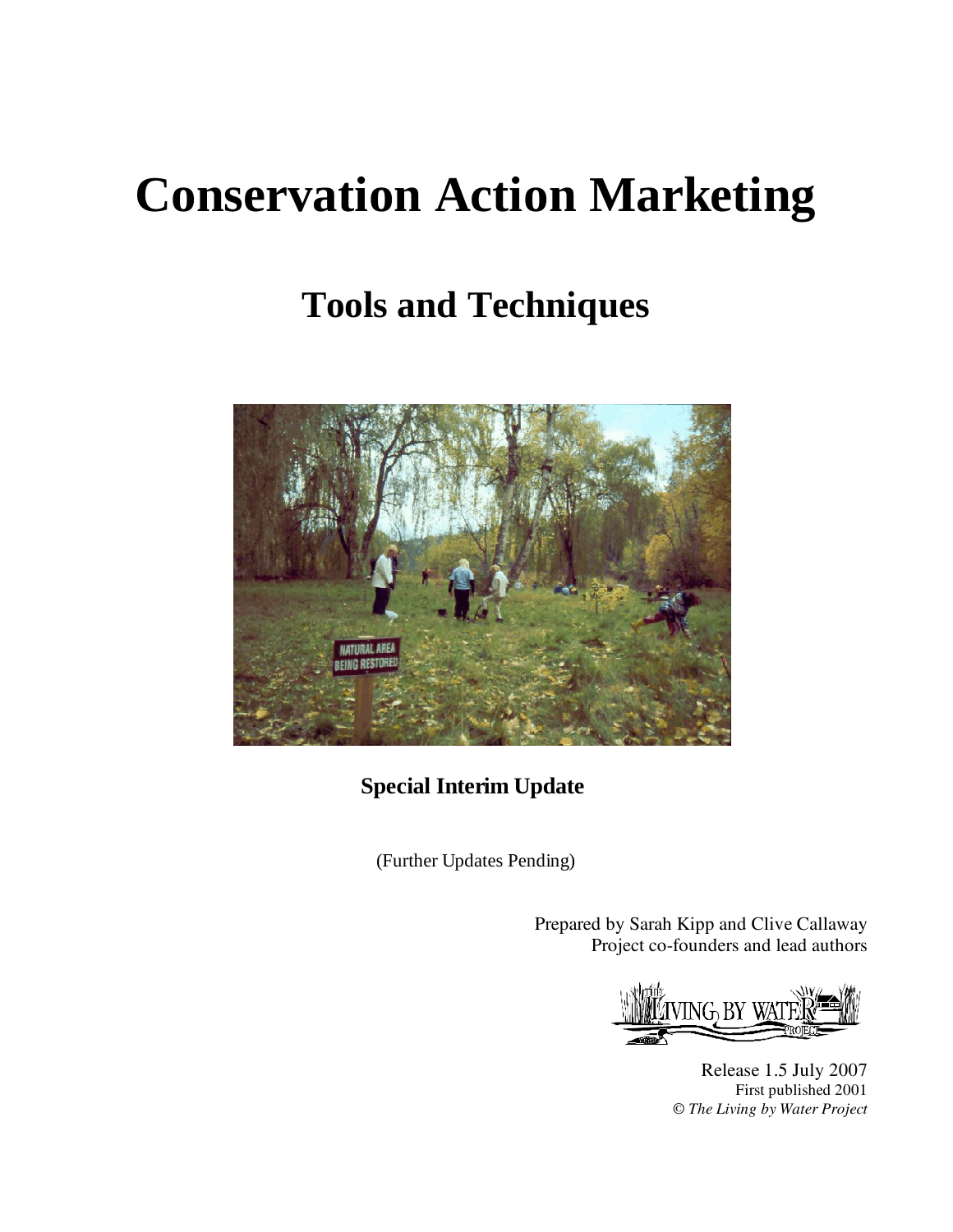## *There can be no purpose more inspiriting than to begin the age of restoration, reweaving the wondrous diversity of life that still surrounds*

*us.*

E.O. Wilson, *The Diversity of Life*

*The attempt to actually reproduce an ecosystem may be an act of incredible arrogance, and yet it is also an act of profound faith in the future of nature and human beings*.

Don Gayton, *Landscapes of the Interior*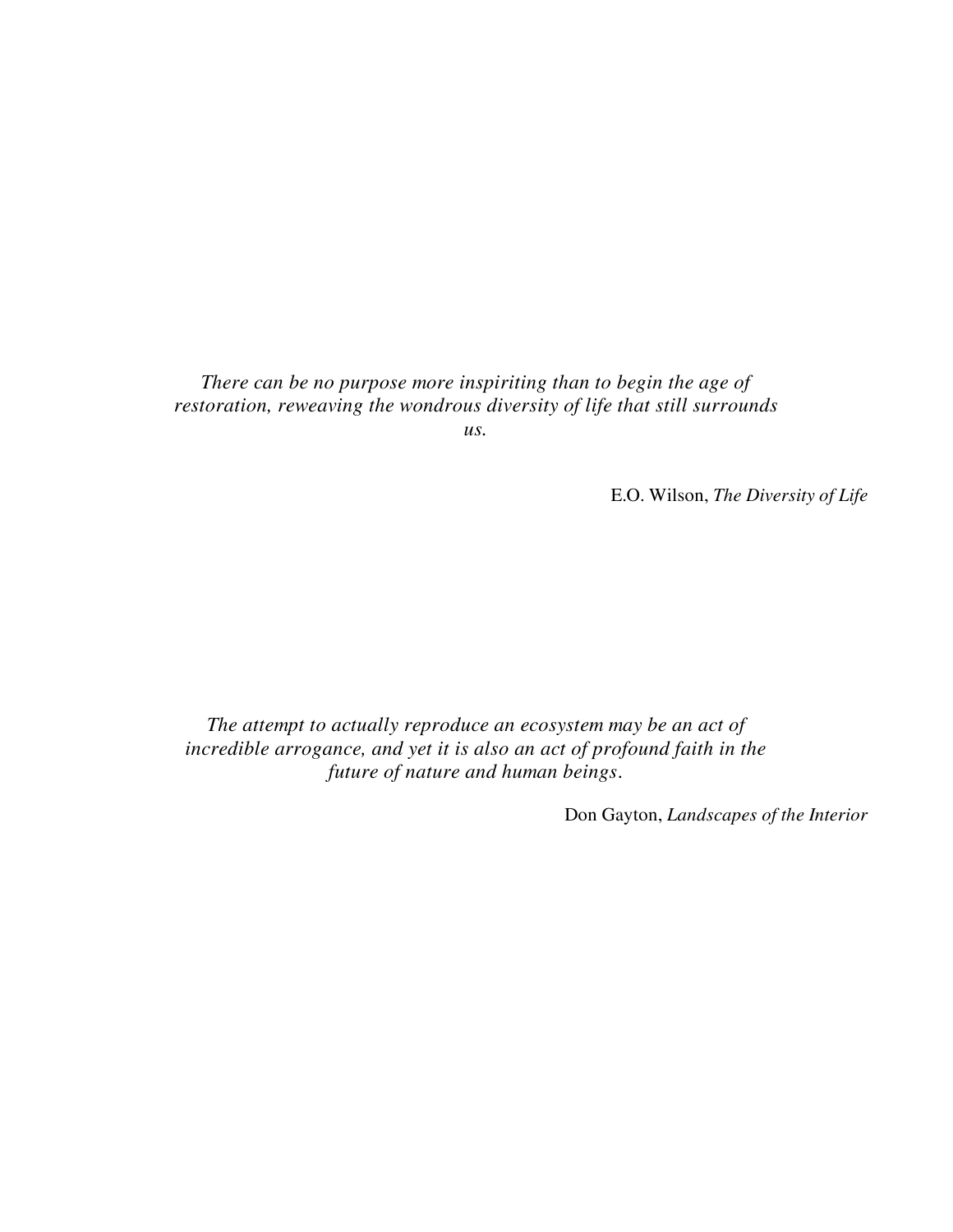## **CONSERVATION MARKETING AND** *THE LIVING BY WATER PROJECT*

Developed for organizations and agencies working in conservation, this paper outlines some of the tools and techniques that make up our conservation marketing approach. On many occasions and at numerous workshops and conferences, representatives of *The Living by Water Project* have received positive feedback regarding the special features of our approach for motivating citizens in caring for Canada's marine and freshwater shorelines.

*The Living by Water Project* is a conservation program targeted to individual urban, rural and seasonal waterfront residents, and other citizens interested in natural healthy shorelines. Our goal is to improve the quality and quantity of wildlife habitat, including cleaner air and water. At the outset of the project (in 1998) we carried out an extensive needs assessment and did market analysis, including focus groups, to determine audience requirements. These were summarized in a strategic document *Making It Happen – A Strategic Approach to The Living by Water Project*. A mission statement, guiding principles, and a vision for the project were developed; as well, we determined that a hybrid conservation marketing approach would be critical to achieving our objectives.

Through the project we are helping community-based groups and other partners to address the problem of shoreline degradation by marketing an environment-friendly and wildlife habitat-friendly waterfront lifestyle. We provide a variety of programs, initiatives, products and services to help groups, agencies and citizens achieve this end. We also work closely with the media.

Our version of conservation marketing builds on modern ethical business marketing, and on the tools and techniques of both community-based social marketing and environmental education. Our purpose is to motivate and therefore move people along a continuum from awareness through education, to attitude and behaviour change and eventually sustained behaviour change. We believe that cumulative positive impacts are possible when many individuals change their lifestyles; in the nature of the problem lies the solution.

## **CONSERVATION MARKETING PRINCIPLES**

To effectively change behaviour through conservation marketing, a conservation initiative must follow a number of principles. These are outlined in the following pages.

### **A VISION FOR TODAY... AND FOR THE FUTURE...**



In recognition of the roles and values of Canada's shorelines, the following expresses our vision as waterfront residents:

- We enjoy **healthy habitat**, with better air and water quality -- and wildlife enjoys it too!
- Waterfront environments remain **special places** for recreation and for restoring our spirits. Shorelines of our streams, lakes, rivers, and seashores continue to attract us.
- We **protect wildlife** through careful waterfront construction and shoreline restoration.
- We express a **sense of caring** for waterfronts by keeping our eyes on the water and along the shoreline.
- We **share information** on caring for the "ribbon of life" with our shoreline and upland neighbours.
- **Values of our waterfront properties are maintained** as each of us learns more about environmental impacts and alternatives.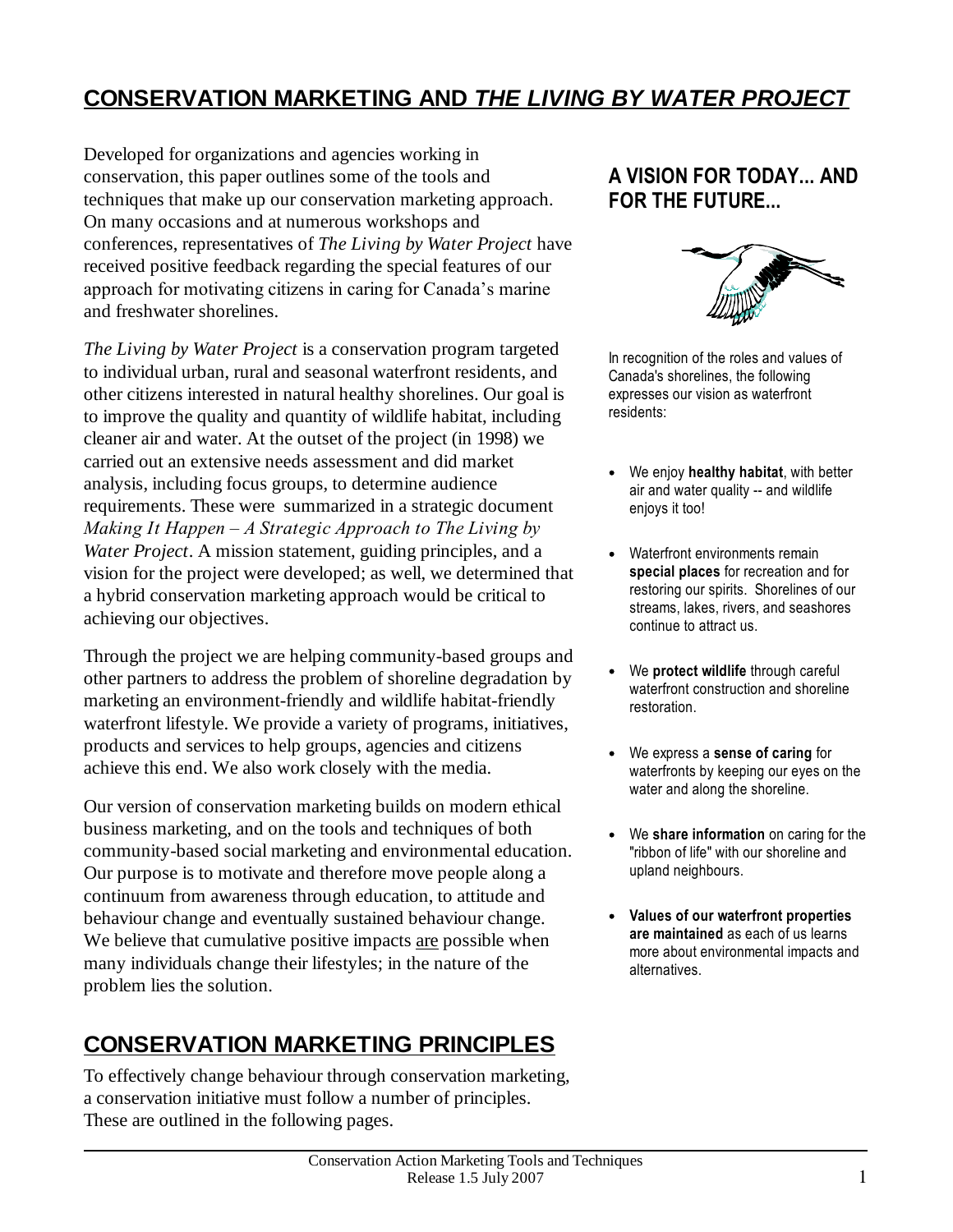#### *Being Customer Driven*

From a marketing perspective, the customer or client plays a central role in determining how successful companies do business – what products and services they offer, how and when they offer them, and what prices they charge. What does this mean for a conservation initiative, and how does it translate into action?

- Defining your audience as your "customer". For conservation groups, the target audience needs to be viewed as your customer. You are selling knowledge, awareness and education, in order to ultimately achieve behaviour change – in fact, sustained behaviour change over time.
- **Respecting the client.** For *Living by Water Project* initiatives, the customer is usually the waterfront resident. We need to respect them and their knowledge about, and visions for, their waterfront properties. We need to remember that they may be our neighbours or friends.
- **Understanding the customer.** This means providing services and products that are appropriate, and meet audience needs. It means using understandable language, making material relevant for the customer (land owner, tenant or leaseholder), and using illustrations that are appropriate for diverse audiences representing a range of ages, regional and ethnic backgrounds.

Understanding the customer means learning about who the customer is by researching demographic, psychographic (pertaining to activities, interests and opinions), and psychometric (pertaining to personality and needs) profiles. Our Communication and Distribution Plan was developed based upon research about target audience needs.

**Meeting customer needs.** The importance of meeting customer needs is often overlooked in conservation programs. Enthusiasm for conservation can sometimes result in messages and materials which may not engage the target audience. For example, our objective might be to protect a sensitive shoreline ecosystem. The objectives of our target audience might include saving money or protecting personal health. One of our challenges is to find common ground, and frame conservation messages in ways that meet the needs of the audience at the same time. We had to remind ourselves of this constantly as we wrote *On the Living Edge*, the book which is our main product for marine and freshwater shoreline residents.

#### **Conservation Marketing**

Awareness + Education

 $\updownarrow$ Attitude Change

 $\updownarrow$ Behaviour Change

 $\updownarrow$ Sustained Behaviour Change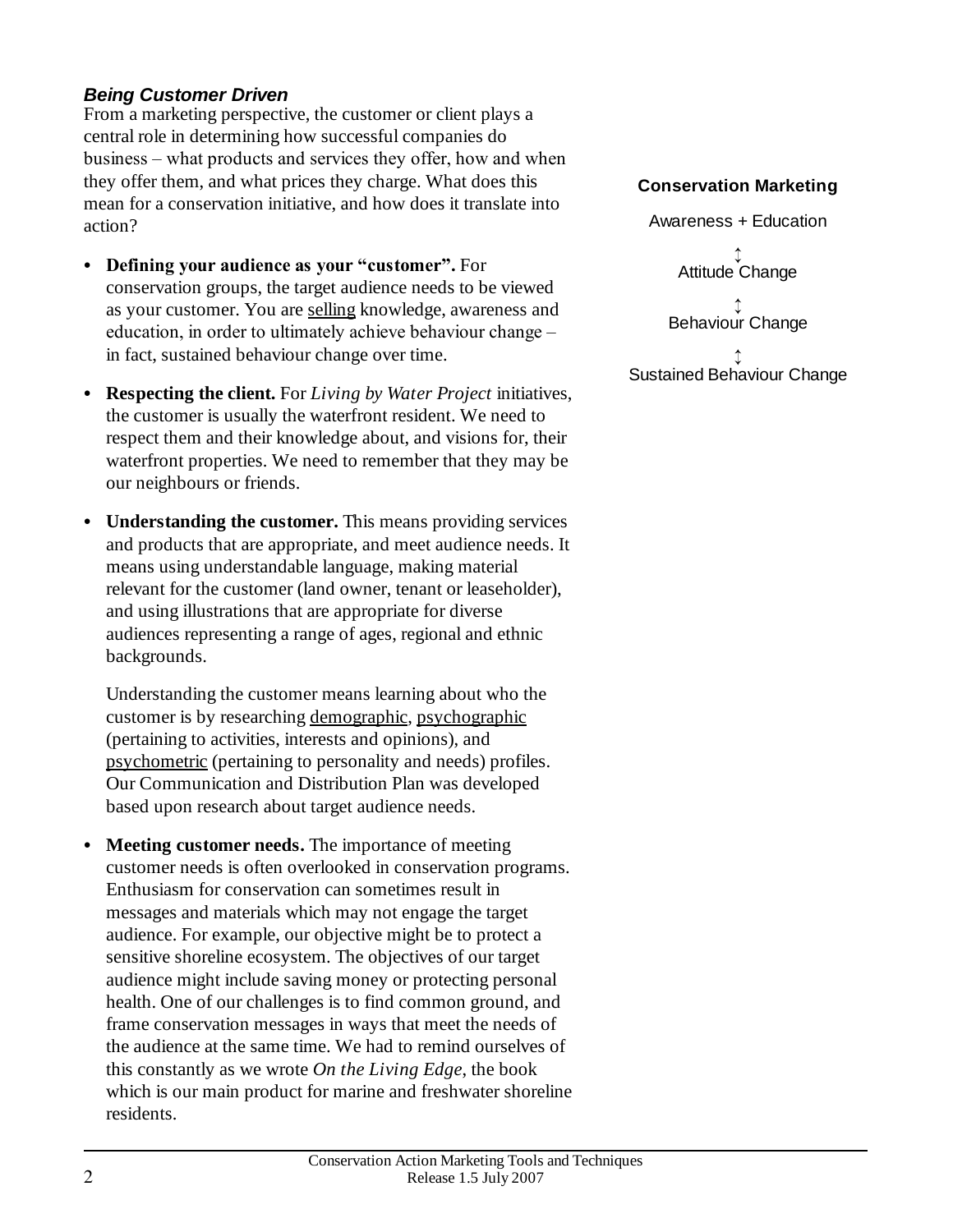- Presuming that the customer wants to "do it right". Rather than approaching the target audience with the assumption that they have caused a problem, we presume that they would not knowingly destroy habitat or reduce water quality. We assume that they do not know what they need to know. We present choices and avoid both finger-pointing and preaching.
- **Testing and piloting..** Materials are thoroughly reviewed and tested wherever possible by using focus groups, questionnaires, and pilot programs. Based on feedback, we modify and adjust.
- **Overcoming barriers.** Often, the blocks to a waterfront resident taking action may be financial, a lack of time, or perceived peer pressure. When customer-driven marketing influences a program, products and services are developed in an integrated fashion to help overcome these blocks. For *LbyW*, services have included access to low interest loans, access to volunteer labour, or access to local support groups.
- **Finding common ground**. By finding common ground and bridging the gap between our objectives and theirs, we in conservation programs can show customers how their needs can be met at the same time as achieving objectives of shoreline protection and restoration.

In the case of *The Living by Water Project*, client needs may include assistance in solving problems such as erosion, septic issues, or help with native plants. They may be looking for tips and techniques for improving their property, or for saving money and time. Using information and materials which we provide, local groups can offer workshops and site assessments which meet these needs at the same time as shoreline conservation messages are incorporated.

- **Getting regular feedback**. Meeting client needs for products and services means that they must be continually evaluated, and that they must be updated regularly to remain relevant. *The Living by Water Project* is achieving this through:
	- monitoring where possible sales, workshops, homesite assessments, and other sales indicators
	- tracking of numbers of commitments made for on-theground change
	- using evaluation surveys to obtain feedback (for example, after workshops, and a phone survey of customers by an independent marketing company to obtain feedback, including both individual waterfront residents and organizations who have used our materials)

#### Finding common ground: the challenge of conservation marketing

Messages that resource agencies and NGOs wish the waterfront resident to know.

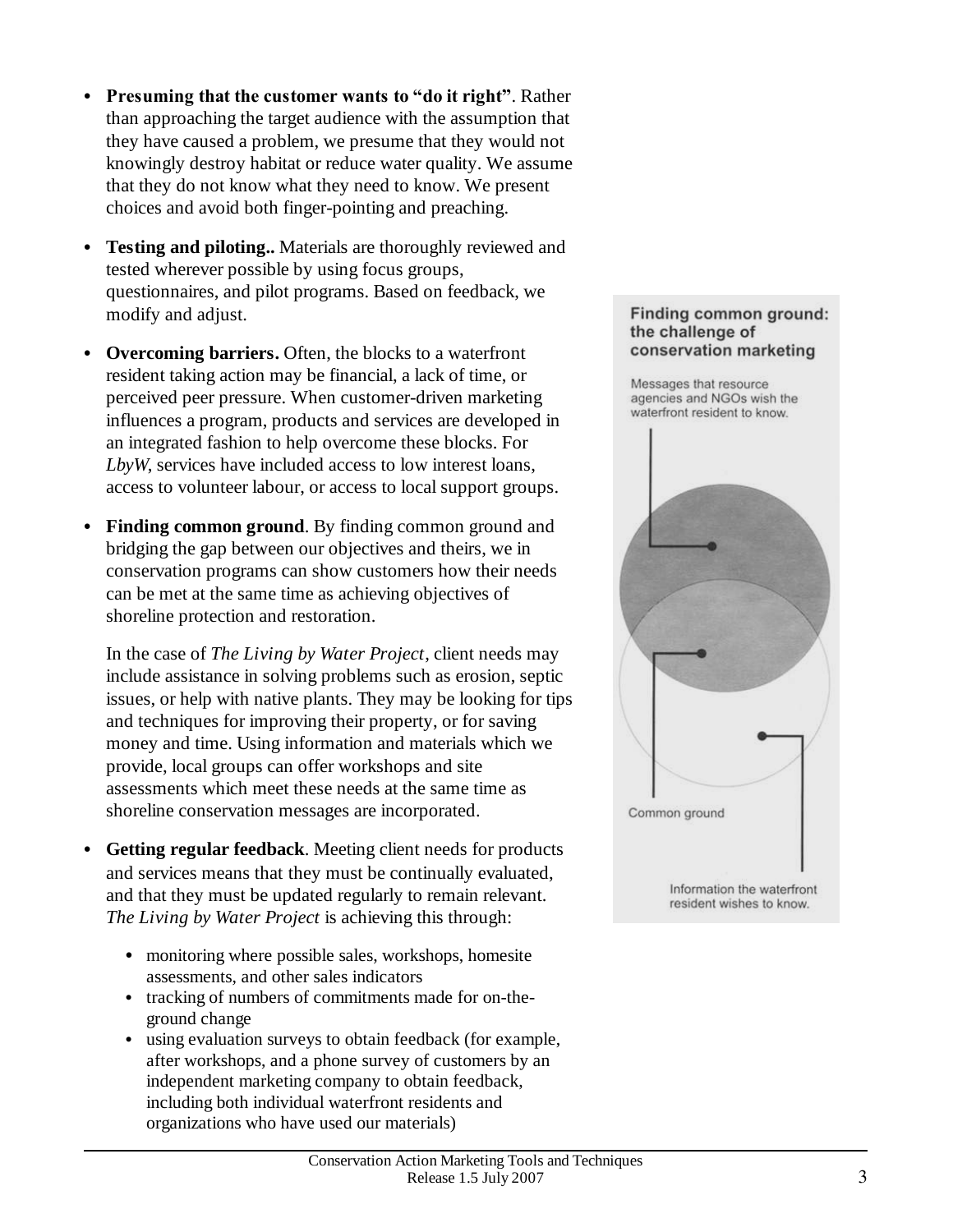• constant dialogue with waterfront residents – through conducting shoreline home visits, answering inquiries, participating in cottage and home shows, etc.

#### *Using Promotion*

A conservation marketing approach means that promotion must be embedded throughout an outreach program. Promotion needs to be extensive to be effective; and, through creative thinking, many opportunities can be found for promotion, even when budgets are limited. Promotion is often cut from budgets of cashstarved programs but this can doom the program, particularly given the "three times principle" (research shows that people need to see information at least three times before they act on it). This means that a single ad in a newspaper promoting an upcoming meeting is not usually sufficient to garner a high turnout. Paid advertising can quickly use up a budget, so other creative ways need to be found to help promote a program.

We utilize many ways of promoting *LbyW* and its themes and messages. Some ideas include:

- **Events and initiatives.** A variety of events and initiatives can be used to promote shoreline awareness. We have worked with one partner who organized a very successful *Living by Water Dessert Night*. They sent customized invitations to all the creekside and lakeshore residents in an area, and received an excellent response of 170 confirmations. The evening included talks about shoreline issues, native plants, a draw for door prizes – and, of course, dessert! Another community partner organizes a Lake Awareness Day every summer, and books the community hall for displays, activities, beach walks, and fun things for the children.
- **Partnering**. Through partnering, budgets can be stretched. For example, two or three organizations might work together to create a more attractive public event than it would have been as a single-organization sponsored activity.
- **Sponsored Public Service Announcements.** Using sponsored PSA's can help stretch limited promotion budgets. Sponsors can be solicited from organizations and businesses with an interest in the services and products of the conservation group. Public service announcements are then provided to the media, with airtime or print space paid for by the sponsor, and with the sponsor's name publicized

#### **GUIDING PRINCIPLES OF THE LIVING BY WATER PROJECT**

- Ensure services and products are appropriate for as many members as possible of our target audience, regardless of tenure status, income level, gender, or language proficiency
- Honour waterfront residents, listen to their stories and wisdom, take the perspective that they want to "do it right" (care for their shorelines), and work to obtain and integrate their input wherever possible.
- Understand our audience and service their needs in the spirit of our mission and goals.
- Be positive and impartial, rather than partisan and finger-pointing.
- Present choices, and avoid preaching.
- Be customer-driven rather than project or product-driven.
- Respond to shoreline resident needs for relevant information, rather than showing off what we know.
- Where possible, be in service to all groups, in the spirit of cooperation.
- Avoid reinventing the wheel by applying what we learn from other sources.
- Involve a broad spectrum of partners and sponsors in order to be costeffective and efficient.
- Recognize the contributions of sponsors and volunteers, including those who make a commitment to shoreline protection, conservation and restoration.
- Become self-sustaining as soon as possible.
- Maintain high ethical standards and use a soft sell approach.
- Ensure that services and products meet high standards of quality and value.
- Remain on the leading edge of shoreline "stewardship" practices.
- Take a whole ecosystem approach, addressing the role of both micro and macro organisms.
- Remain flexible in order to respond to appropriate opportunities.
- Share information about the project, inside and outside Canada.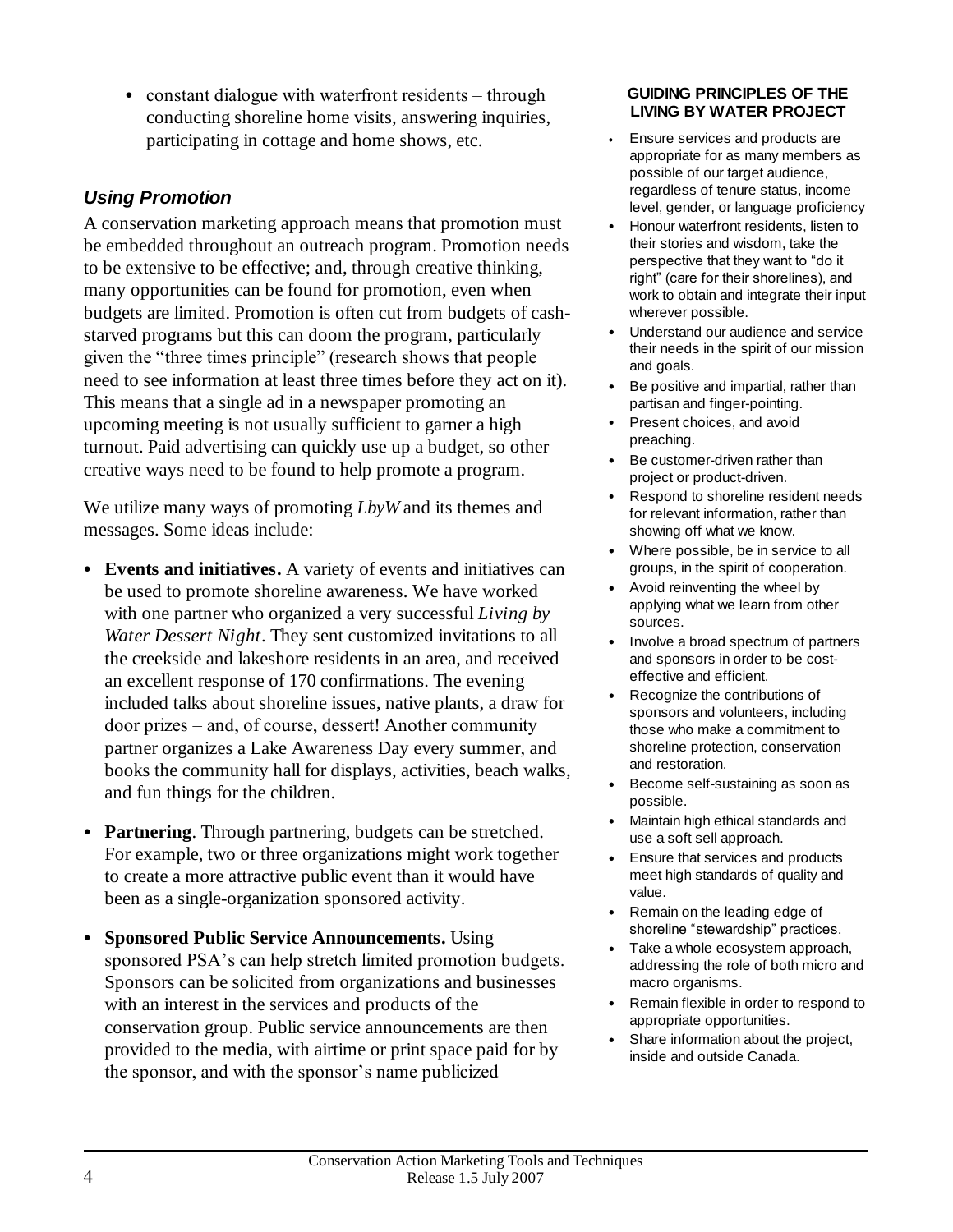- **Catchy themes.** Themes help create a modern marketing appeal; if they are catchy enough, the media will pick them up in their stories and headlines. *LbyW* uses a number of themes and phrases, such as those listed in the sidebar. *Shoreline Ambassador*, *"anewfashionstatement"*, *"ribbonoflife"* and *"ribbon joining ceremony"* have all been picked up by the news media.
- **Extensive working with the media**. Developing media relationships is critical to successful promotion. Working with the media requires persistence, and understanding and meeting the media's needs. In this way, working with the media becomes a two-way street – a win-win situation so that the both the media's needs for good stories, and your needs for publicity, are met. Avoid creating "issues" out of your stories. While some media may like to create a polarized situation of conflict in a story, this may alienate your target audience. Look for other more positive ways to gain media participation, such as success stories (a shoreline restored) or human interest stories (an individual who made a difference in the community).
- **•Promotional opportunities for community groups.** In British Columbia, *LbyW* has developed a Community-based Action Program for Shorelines (CAPS). Through this program, we work with community-based groups to assist in creating promotional opportunities – for example, a *Shoreline Forum*, clinics for local elected officials, and programs for realtors, developers, contractors, and tourism organizations. Through occasional awards programs we have offered conservation groups partnering opportunities to use our publicity channels, and to acknowledge success and efforts in protecting and restoring shorelines.

#### *Providing"Full-service"*

As a project "in service" to other conservation groups, we are developing a comprehensive range of services to help groups fulfill their objectives. We also assist in capacity building; for example, when we carry out training programs for homesite assessors, we also offer groups training in Conservation Action Marketing.

We recognize the need to support our target audience at all points along the continuum from awareness to sustained behaviour change; full service support helps achieve this. Providing "full

#### **Sample Promotional Concepts and Themes**

- Making It Happen
- •A New Fashion Statement
- Let's Enjoy / Let's Talk
- Keeping Our Paradise Intact
- •*The Ribbon of Life*
- The Vital Edge
- The Living Edge
- •*Shoreline Ambassador*
- •Junior *Shoreline Ambassador*
- Shoreline Watch
- •Eyes on the Shoreline
- •Honorary *Shoreline Ambassador*
- •Repairing and Rejoining the Ribbon
- •We All Live Downstream
- •Yard by Yard
- Metre by Metre
- For Waterfront Residents, by Waterfront Residents
- •Safeguard your Health and Wealth...Naturally!
- •Save Time and Money... Naturally
- A Healthy (Lake/River/Stream/ Ocean) Goes Hand-in-Hand with a Healthy Shoreline
- •Shoreline Talk
- •Shoreline Chat
- •Shoreline Sense
- •Your Erosion Zone
- •Beauty of the Buffer
- •The Shore Doctor
- •Shoreline Makeover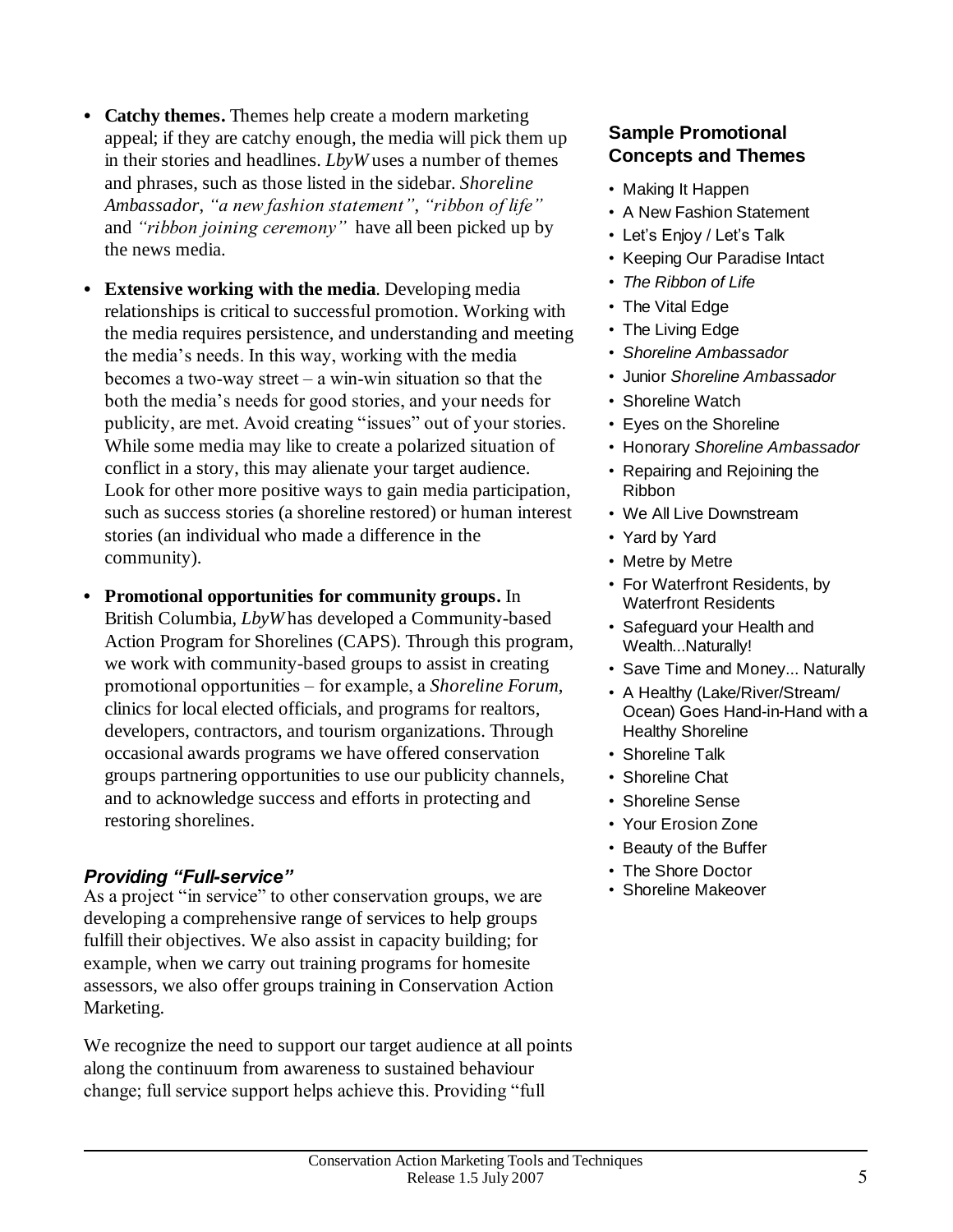service" support helps meet *LbyW* needs as well; for example, by helping meet customer needs for information, we can often promote our Shoreline Action Challenge Program. Materials often tend to be directed at those people who are already wellversed in conservation objectives. We have identified a market niche within our target audience, of people for whom the concept of an environment and wildlife habitat-friendly lifestyle is a new one. Much of our material is aimed at this market niche; we can therefore assist conservation groups who lack the tools to reach this audience.

#### *Using a Variety of Distribution Channels*

We use a variety of approaches and channels to get the *LbyW* message across in effective and innovative ways. Some of these are listed following.

- **•Working with the arts.** We believe that the arts can play a critical role in helping develop and maintain a natural shoreline "stewardship" ethic in our culture. The arts reflect, and help shape, values and attitudes; they are also one of the main ways that our culture tells stories. These stories may influence our attitudes towards the earth, and the way we care for our lands. We need to rediscover traditional knowledge and relevant myths to adapt, and create, new "stories". We must also integrate scientific knowledge about shorelines, from the microscopic level to the macro. The messages of these stories need to be in our conservation handbooks and their messages told and retold in many ways – from dance to poetry, artwork to songs. Three examples from *LbyW*:
	- **"Splash&Ripple"Theatre Tour.** In 2000, we contracted Precipice Theatre Society of Banff, Alberta to produce and tour an interactive, high energy play for young people on the importance of healthy, natural shorelines. From this play we hope one day to create a legacy Theatre-in-a-Box kit to help children learn about shorelines while they create their own performance.
	- **National Poster Competition for Children.** We invited young Canadians between the ages 10 - 17 to create art posters on the importance of healthy natural shorelines.
	- **Fig. 3.5 The Paddling Puppeteers.** An independent group travelling Ontario waters by canoe promotes shoreline restoration and conservation through puppet shows with music and shoreline characters, while handing out materials produced by *The Living by Water Project*.
- "Ribbons of Life" display materials. Interactive models and display panels help deliver information about caring for shorelines to groups and communities. Much of this material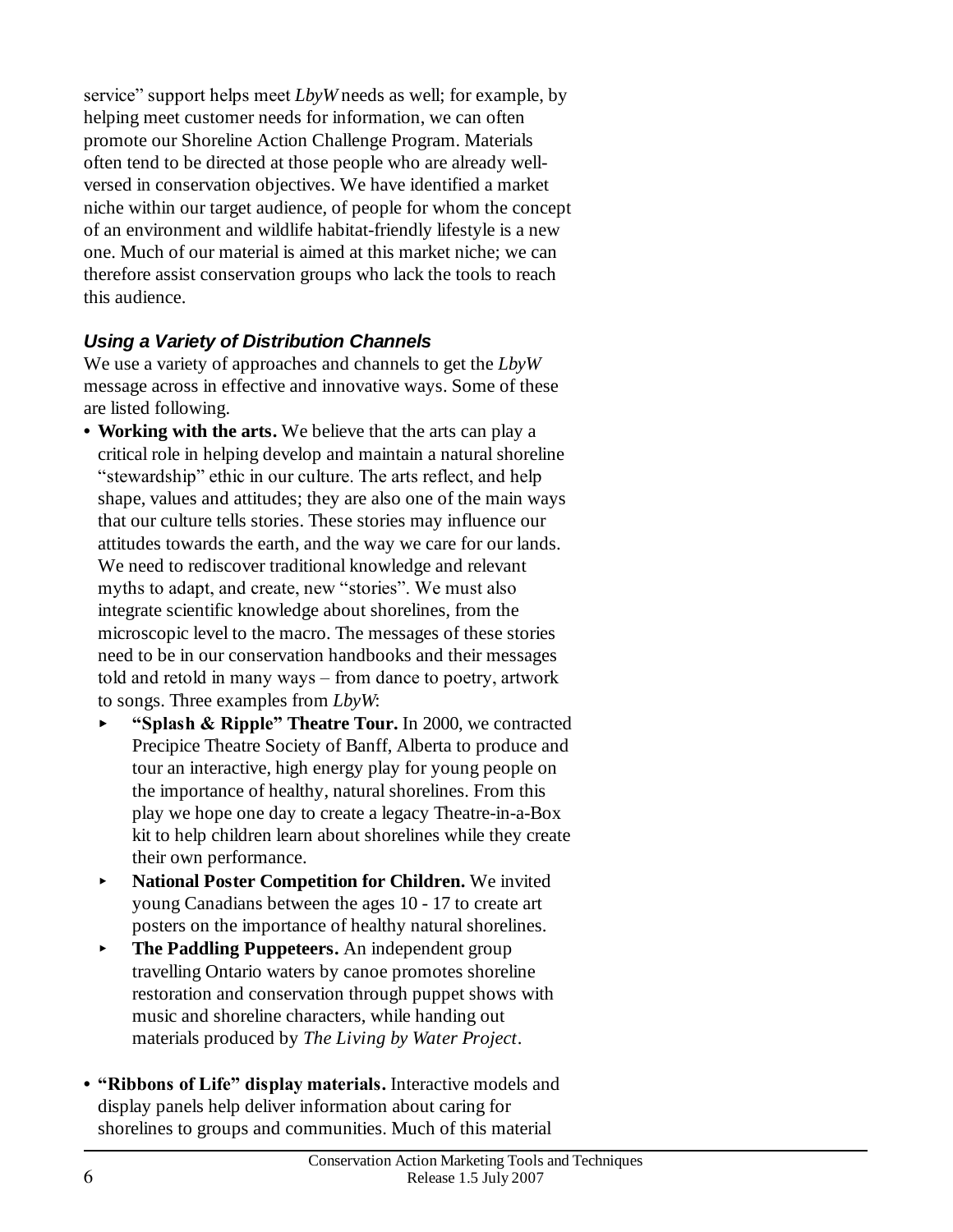is transportable. Groups integrate the displays and activities into their own programs and events – whether a salmon festival, an environment day, or a "focus on water" day for young people.

- •**www.livingbywater.ca**. In 2001 we developed a data-base, user driven website. The intent was for the website to become a significant resource for shoreline residents. However, the overly technical aspect detracted from its use and the website has now been simplified considerably.
- •**Shoreline Celebration and Restoration Events.** We encourage communities to come together to celebrate the importance of shorelines. This tool helps to increase public awareness, and promotes shoreline restoration, conservation, and protection. In September 2000, for example, the Town of Port Hardy formally declared Shoreline Celebration and Restoration Month and launched the month with a Celebrating Shorelines event in the community centre. This included handson displays and guest speakers.
- •**Shoreline Event and Activity Manual**. This detailed manual assists groups in carrying out shoreline related events and activities. Case studies in the manual were drawn from various issues of *Shoreline Talk*, an electronic newsletter which kept groups informed about successes in shoreline conservation.
- •**Speaking Tour.** A speaking tour throughout BC and Alberta in the summer of 2000 raised awareness about why shorelines are important and why we celebrate them.

#### *Encouraging On-the-Ground Changes*

Conservation marketing is only effective if it results in on-theground actions. *The Living by Water Project* has a number of tools and techniques for promoting action and on-the-ground change.

**The Shoreline Action Challenge Program.** This was a national campaign to engage all Canadians to take action in restoring and protecting shorelines. Lists of simple actions for both shoreline visitors and shoreline residents have been developed. These are available in printed brochures for groups to use, and online. In 2001, we partnered with a number of national and regional publications to insert the checklists into their publications. Over 800,000 copies of either *"I want clean* 

#### **Shoreline Celebration & Restoration -**

A chance for you to encourage public awareness and involvement along the waterfront.

All communities can participate through fun and informative activities and events!

Recognizing our connection to water...creeks, streams, rivers, lakes, reservoirs, wetlands, estuaries, and oceans.

#### **Overcoming Barriers...**

A celebration of diversity through the participation of...

Communities & Individuals Conservation Groups Zoos, Aquariums, & Museums Galleries, Theatres, & Dance Studios Schools, Teachers, & Students Scouts & Guides Artists to Zoologists... A to Z!



#### **Initiate, Celebrate, & Participate!!!**

Restore a shoreline! Put on a play or a concert! Sponsor or enter an art exhibit! Host a waterfront fair! Take or lead a nature walk! Set up an educational display! Organize a shoreline poem, song, or story-writing competition! Host a workshop! First Nations cultural activities! Create your own activity or event!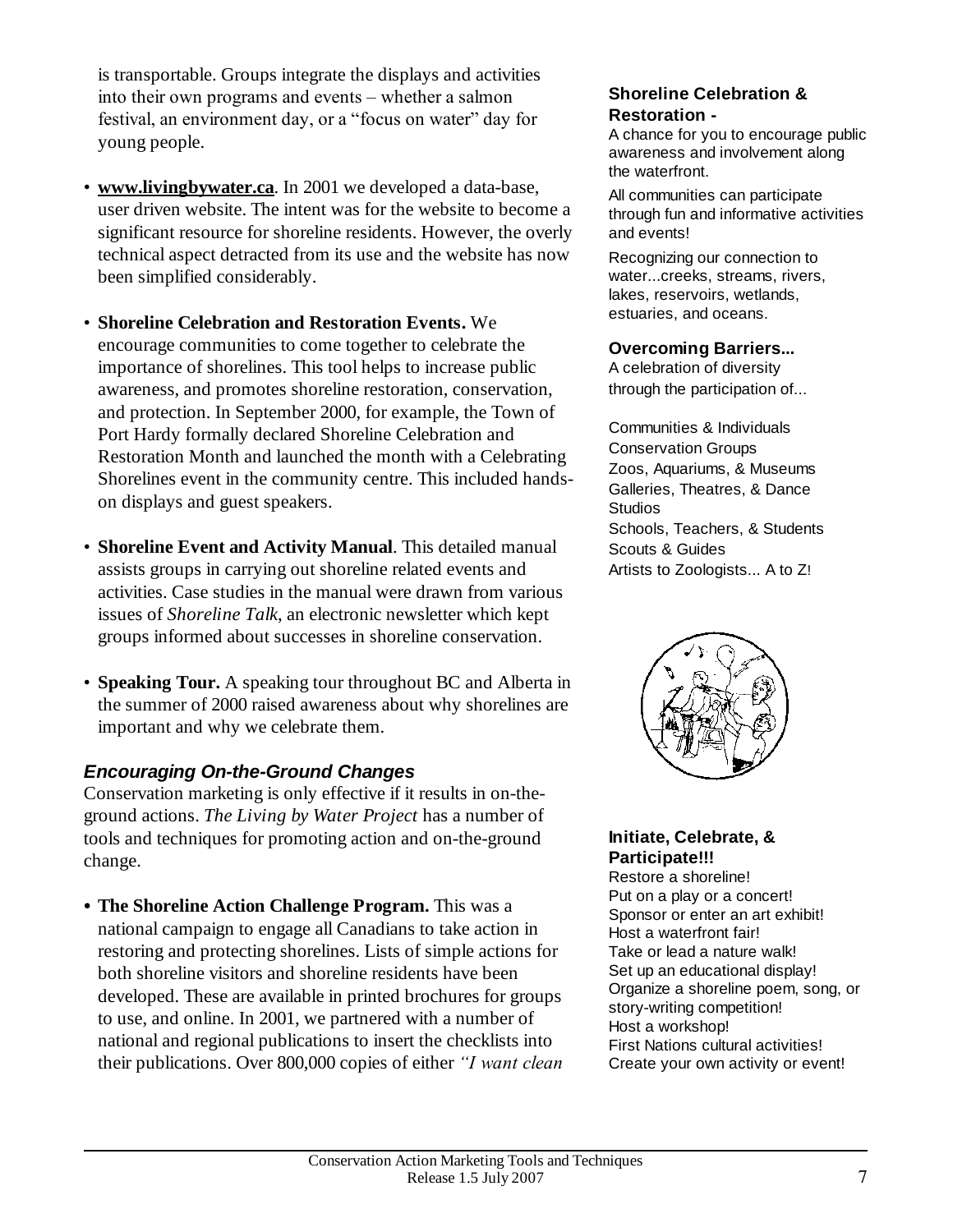*water*" (for all shoreline visitors) or "*I want to protect my shoreline property"* (for waterfront residents) were distributed in cottage magazines, as well as national media, depending on the audience. Suggested actions in the checklists range from cleaning up garbage along shorelines to letting shorelines stay natural. Individuals who submit a checklist receive a Shoreline Ambassador Certificate to recognize their commitments.

- **The Shoreline Ambassador© Program.** This was linked to the Shoreline Action Challenge Program. Any citizen, of any age, could become a Shoreline Ambassador, by taking action, or committing to take action, to protect, conserve or restore shorelines. Groups such as Guides and Scouts have used the program in their activities, particularly activities for their respective "water" badges. These activities have included cleaning up shorelines, planting shrubs and trees to help restore a shoreline. At one point the Vancouver Aquarium used the program to reward participants in its Great Canadian Beach Clean-up program.
- **The peer pressure engine.** Fashions are contagious. In part, this is why our shorelines are in trouble; the "manicured" lawn, the use of pesticides, adding sand to beaches, and other habits potentially damaging to our shorelines became popular in the past. We are encouraging waterfront residents to lead by doing, and through initiatives such as awards programs, we are working to shift our shoreline fashion consciousness.
- **Workshop-in-a-Box.** The workshop is interactive and motivational, and features tips, advice and hands-on information for waterfront residents. Materials (manual, presentation materials, video, books, display items) are packaged in a portable kit that can be shipped to community groups and used by them as a do-it-yourself workshop. The group can choose to use an outside facilitator, or a local peer co-leader. The workshop provides a personal approach to help promote conservation action, links individual waterfront residents to a local community group, and provides links to resources for follow-up support. The workshop also provides a basis for obtaining information for monitoring and evaluating indicators of shoreline health.
- **The Homesite Assessment Program.** *LbyW* works with local communities and helps train local people to become homesite assessors. The trained assessor is then available to visit the properties of interested waterfront residents, or, if a community group wants to do an outreach contact program, the assessor can participate in this way. An assessor works with individual

"Clive Callaway and Sarah Kipp are developing a new fashion statement. But if you're thinking wrap dresses and pierced lips, think again. This fashion statement is about letting your waterfront grow wild."

July 1998 press release, Fisheries and Oceans Canada, announcing contribution to *The Living by Water Project*.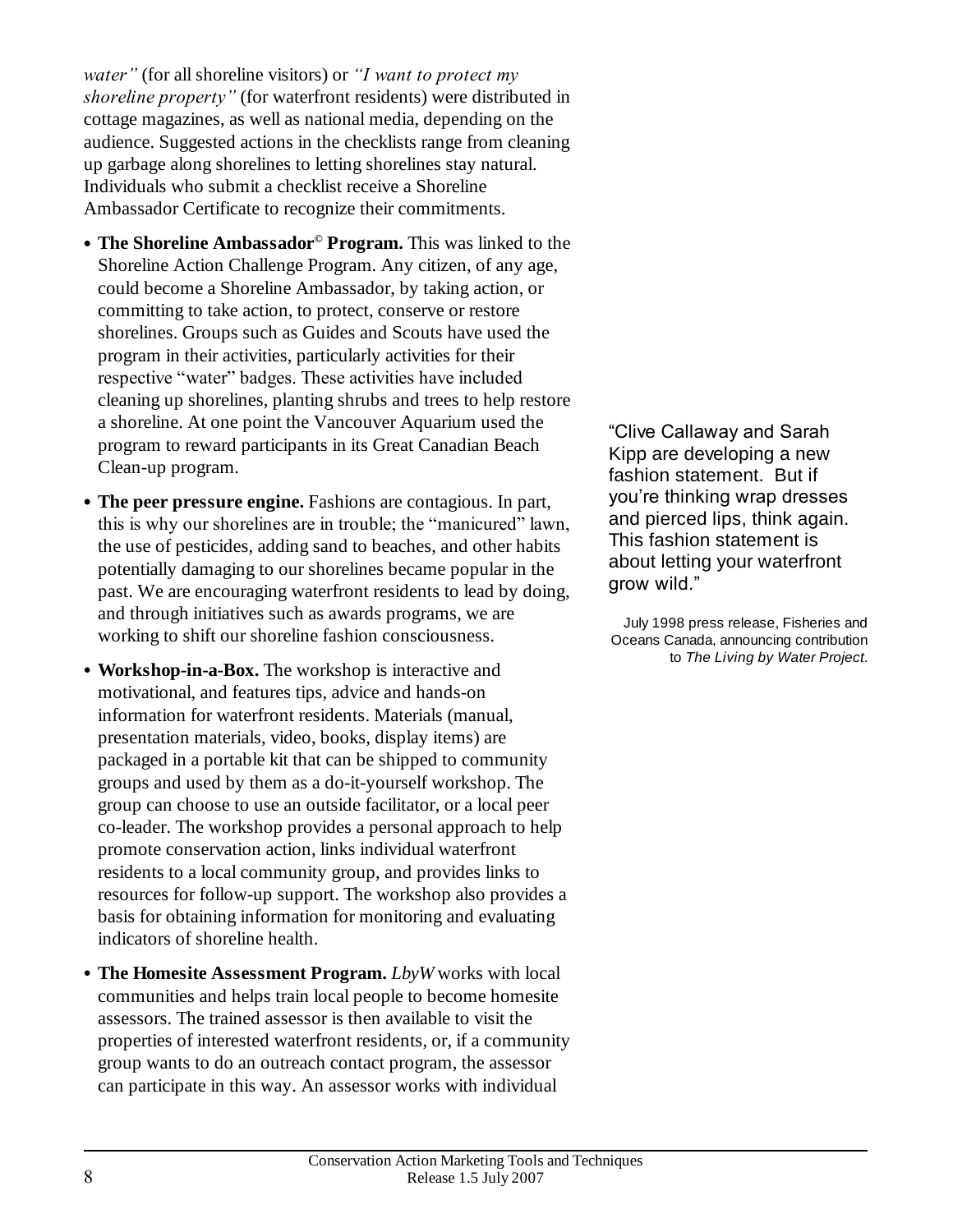shoreline residents to identify changes which could be made to a home and property (including shoreline) to benefit residents and protect shoreline health. In this way, waterfront residents obtain individualized service, and at the same time, local groups obtain commitments for waterfront conservation. As a result of marketing feedback, the name of the end service has been changed from "homesite assessment" to "home visit".

- **The Waterfront Living Handbook.** "*On the Living Edge -* Your Handbook for Waterfront Living" is a do-it-yourself book for the waterfront resident. This 144 page book is full of time and money saving tips and advice on topics such as construction, maintaining services like wells and septic, environment-friendly tips for inside the home, naturalizing shorelines, living with wildlife, dock construction, etc. The handbook is user friendly and affordable, and contains a Shoreline Action Checklist and color insert on how to give a shoreline "makeover". Conservation marketing approaches have been used throughout the book.
- **Monitoring and Evaluation Program**. A customer usage and satisfaction survey was carried out in 2002 by an independent organization to provide arms-length feedback from various organizations and agencies using the project's products and services.

#### *Assuring Sustainability*

A cost recovery program is used wherever possible to recoup printing and duplication costs by way of donations; suggested amounts have been established for items such as brochures, posters or bookmarks.

#### *Using a Whole Ecosystem Approach*

The overall approach to *The Living by Water Project* is ecosystem-based, recognizing the interrelatedness of the earth's air, water and soil cycles. This approach allows the full impact of non-point source pollution or toxic products to be considered, incorporating their impact on groundwater, and on organisms which live in the soil. Micro and macro-organisms are treated with equal importance.

As part of a whole ecosystem approach, the project utilizes the concepts of "zones of cooperation" and "zones of influence", modified from the Biosphere Reserve Program. Shoreline corridors are viewed as ribbons of life and the intersection of air, land and water as an intricate web. Waterfront residents are seen

#### **The Choice is Ours...**

As waterfront residents, we enjoy special privileges and share special responsibilities. We have perhaps the most direct influence on the ribbon of life. We can influence our shoreland neighbours and other members of the community. We can be leaders, demonstrating that it is possible to live cooperatively with nature in critical shoreline zones. Or, we can continue to incrementally degrade water quality and wildlife habitat.

The choice is ours.

Co-founders & lead authors, *The Living by Water Project*



*A Whole Ecosystem Approach* has been developed which encompasses the following:

- wildlife and humans our needs, culture and heritage
- traditional, ecological, and scientific knowledge
- from the micro to the MACRO level of organisms
- air, land & water, below ground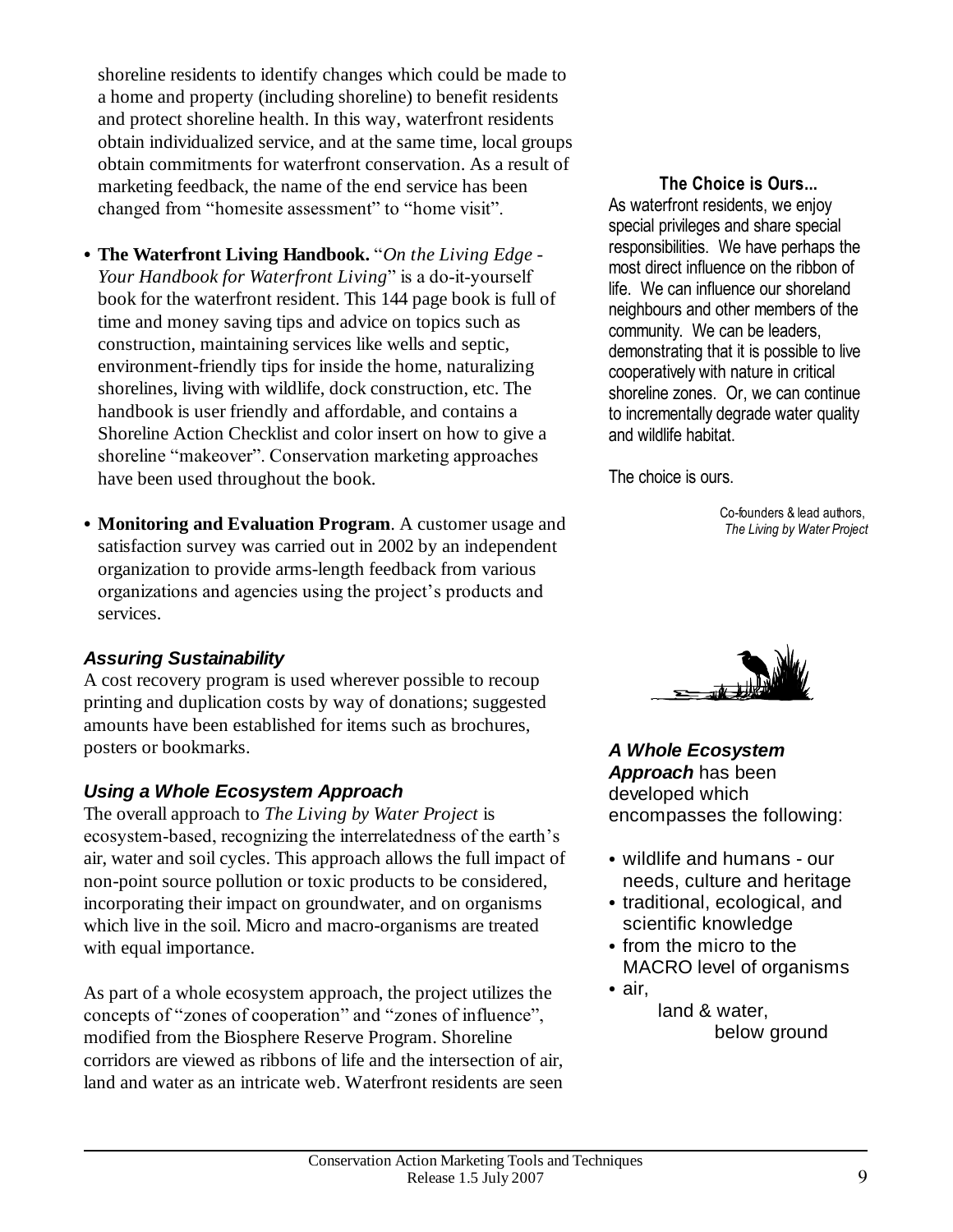as living in a zone of cooperation - between the fragile waterfront and the uplands - while exerting their influence among other upland dwellers. Our view of the shoreline is that of an interconnected, interrelated, precious zone of abundant life.

By keeping conservation goals clear, carrying out regular monitoring and evaluation when funding permits, and remaining customer-centred, conservation groups can be assisted in meeting their ecosystem objectives by using a conservation marketing approach in which customer needs are given a place of importance.

## **CONSERVATION MARKETING TIPS**

The following are a few of the decisions we made in developing *LbyW* from a conservation marketing perspective:

- We use benefit statements to encourage people to adopt a more environment-friendly lifestyle. We avoid the use of negative blaming statements and instead prefer to introduce positive options for behaviour change. Instead of blaming people for polluting water with fertilizer runoff, we give them positive alternatives and emphasize the short and long term benefits of keeping nutrients out of surface water.
- When introducing new concepts we try to maintain familiar ground so that the steps to change are as comfortable as possible. For example, we suggest a gradual shift from a grassy shoreline to a vegetated buffer, rather than advising people to make drastic shifts in behaviour all at once. We consider this question of "comfort level" in our distribution channels as well. For example, are make materials available through channels such as realtors, developers and local government. Some people may feel more comfortable obtaining products from these sources than from an environmental organization.
- We stress things that are important for our target audience readability, for example, is important for people over 50 (as is the majority of our audience – although recent data regarding waterfront property purchasers indicate this age may be dropping). We choose fonts that are clear and big enough, inks and papers that provide good contrast, and illustrations that are inclusive, showing older people as well as young people, males and females.
- We kept our target audience in mind when we developed our colour scheme for *The Living by Water Project*. We chose

Tell me... I will forget.

Understand me... I will listen.

Show me... I will remember.

Involve me... I will understand.

Respond to my needs... I will act.

Remind and support me... I will keep doing.

> Adapted from an unknown source by *The Living by Water Project*